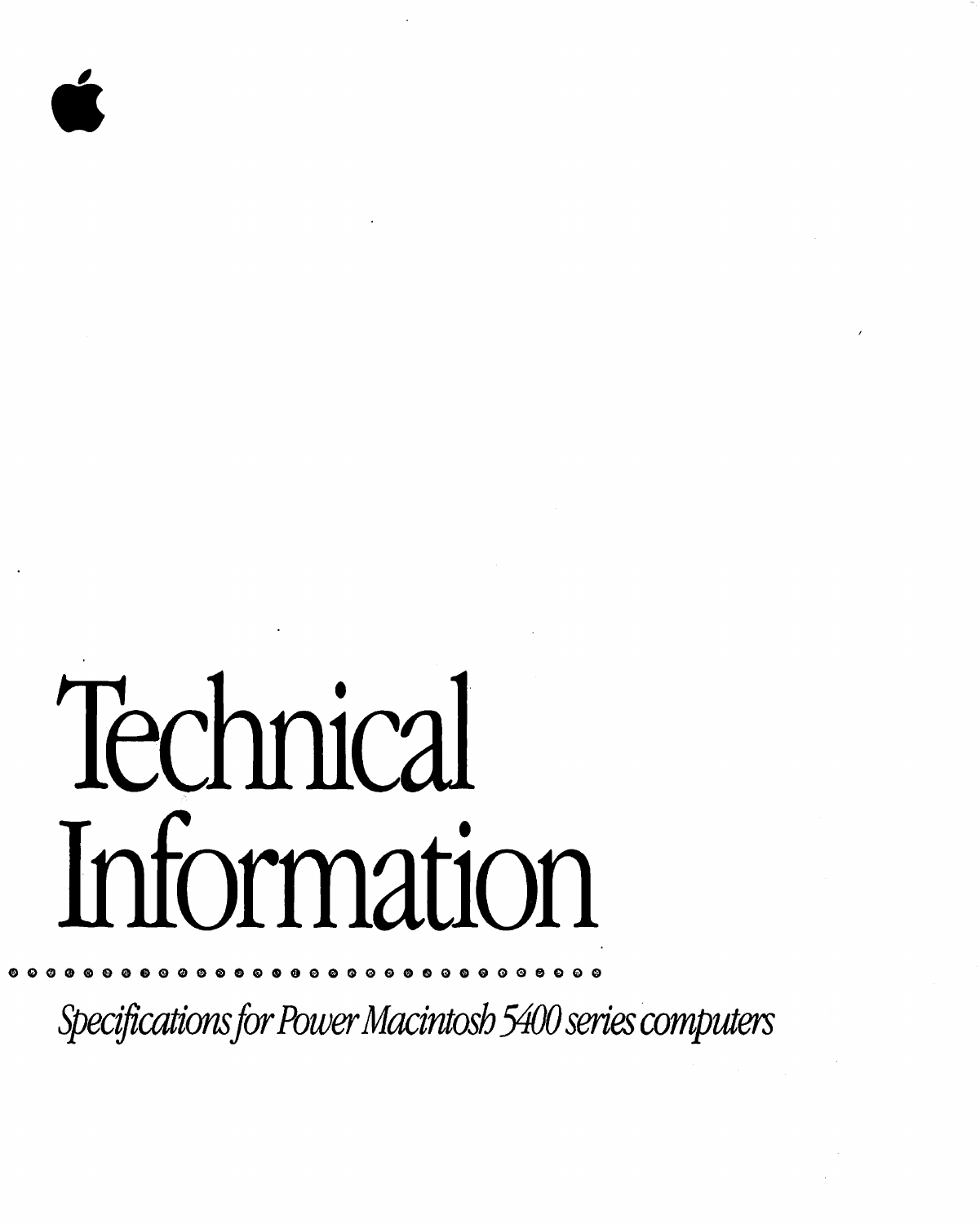# **Technical Information**

# **Main unit**

## Processor

A PowerPC™ 603e processor with the following features:

- 180 megahertz (MHz) processor clock
- built-in floating point unit (FPU)
- 40 MHz system bus
- 32 kilobytes (K) internal cache ( 16K data, 16K instruction)

## **Memory**

- 16 megabytes (MB) of dynamic random-access memory (DRAM), expandable to a maximum of 136 MB in two sockets. The main logic board has 8 MB of DRAM soldered to it, and an 8 MB DRAM DIMM is installed in one of the sockets. DRAM DIMMs installed later should be 64-bit wide, 168-pin fast-paged mode, with 70-nanosecond (ns) RAM access time or faster.
- **1 MB** of built-in video RAM
- 4 MB of read-only memory (ROM)
- $\bullet$  8K of nonvolatile parameter memory
- One socket for an optional High Performance Module (256K Level 2 Cache)

## **Internal disk drives**

The following drives were installed in your computer at the factory:

- Apple SuperDrive 1.4 MB high-density floppy disk drive
- Apple ATA (AT Attachment) hard disk drive, also known as an Integrated Device Electronics (IDE) hard disk drive
- Tray-loading CD-ROM drive (5.25-inch, 1/2-height 8x-speed).

 $\ddot{\cdot}$   $\ddot{\cdot}$   $\ddot{\cdot}$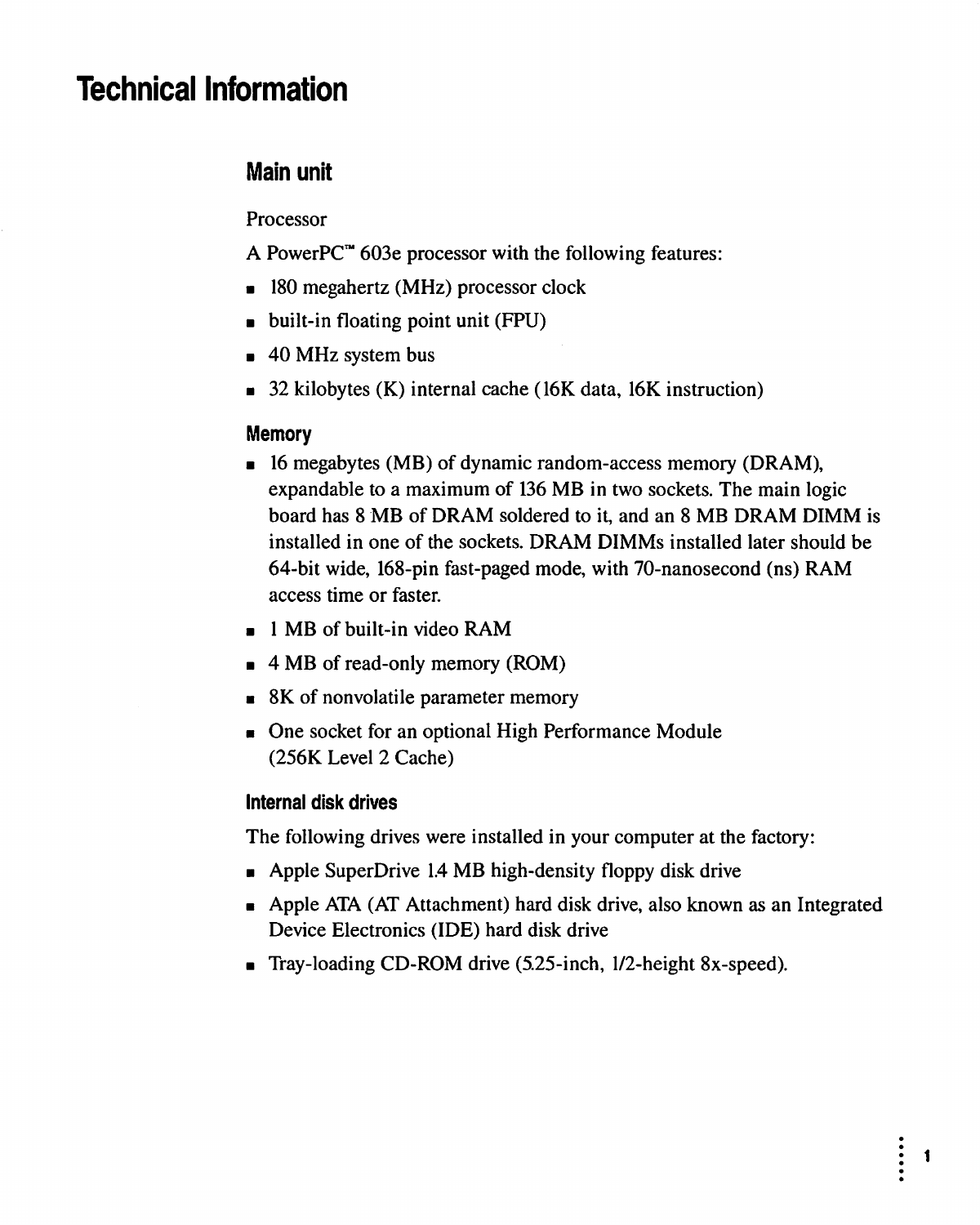# **Video**

## **Graphic modes supported**

Your Power Macintosh 5400 series computer can display the graphic modes listed in the following table. In addition, your computer can display video input in some modes.

| <b>Resolution</b> | Color depth | Vertical scan rate | Video input supported          |
|-------------------|-------------|--------------------|--------------------------------|
| 640 x 480         | 16-bit      | 60 Hz and 67 Hz    | ves                            |
| 800 x 600         | 16-bit      | 60 Hz              | yes, 8-bit or less color depth |
| 800 x 600         | 8-bit       | 72 Hz              | no                             |
| 832 x 624         | 8-bit       | 75 Hz              | ves                            |

## **Video output**

With the optional Apple External Video Connector kit, your computer can be connected to an Apple Video Presentation System or a liquid crystal display (LCD) panel. Your Macintosh can also support video mirroring (connecting a second monitor for display purposes) on the following monitors at the resolutions indicated with an X:

|                                         | 640 x 480 at |       | 800 x 600 at |             | 832 x 624 at |
|-----------------------------------------|--------------|-------|--------------|-------------|--------------|
|                                         | 60 Hz        | 67 Hz |              | 60 Hz 72 Hz | 75 Hz        |
| Apple Basic Color Monitor (14")         | X            |       |              |             |              |
| Apple Color Plus 14" Display            |              | X     |              |             |              |
| Apple High-Resolution RGB Monitor (13") |              | X     |              |             |              |
| Apple Multiple Scan 14 Display          | X            | X     |              | X           | X            |
| Apple Multiple Scan 15 Display          | χ            | X     | X            | X           | X            |
| Apple Multiple Scan 17 Display          | X            | X     | x            | X           | X            |
| Apple Multiple Scan 20 Display          | χ            | X     | X            | x           | X            |
| Macintosh Color Display (14")           |              | X     |              |             |              |
| SVGA monitors*                          | χ            |       | X            | X           |              |
| <b>VGA monitors*</b>                    | X            |       |              |             |              |

\*A plug adapter may be required to connect an SVGA or VGA monitor.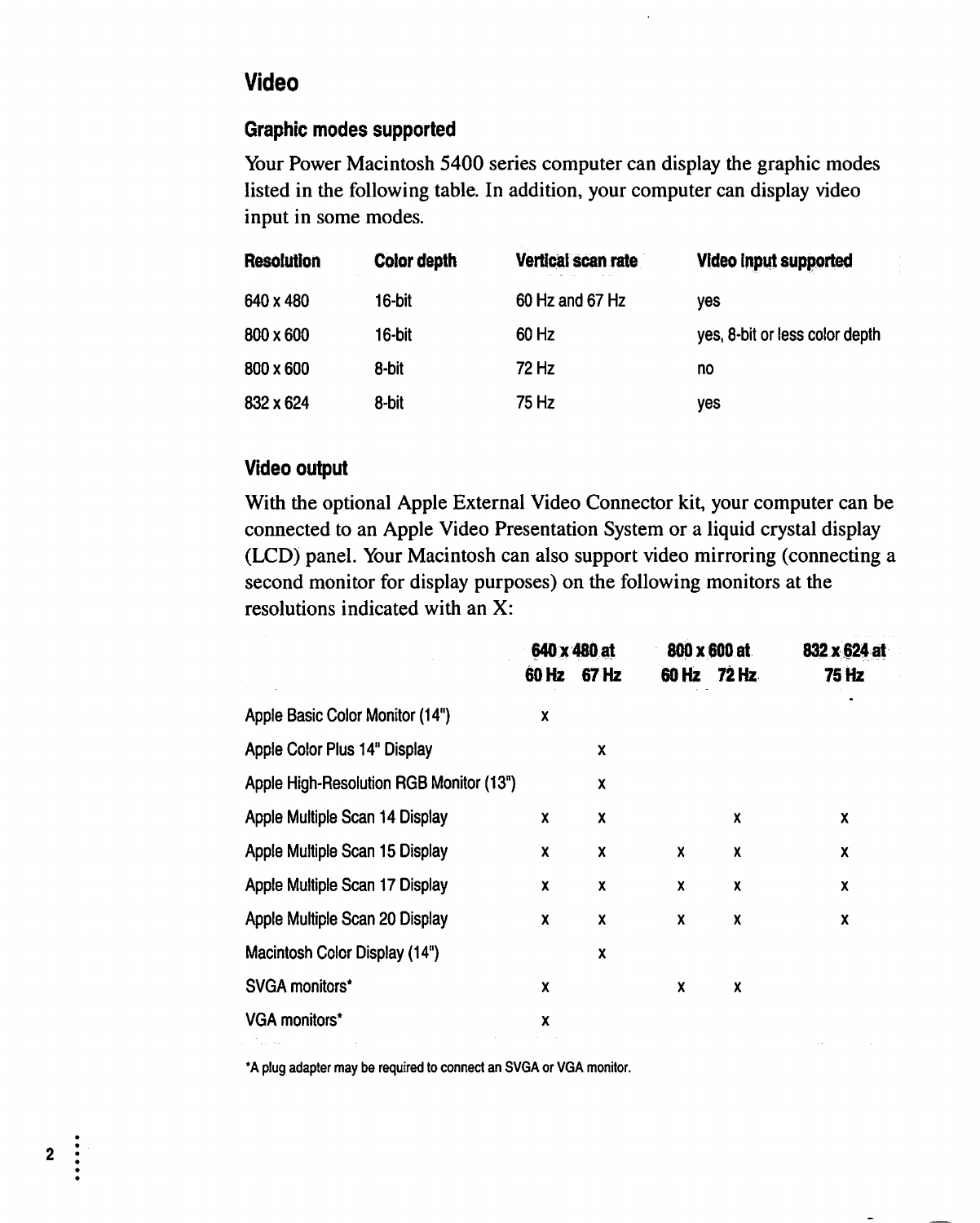# **Video input**

With the optional Apple Video System video input card, you can view and record video from a video camera, VCR, or other video equipment. (If the optional Apple TV /FM Radio System is also installed, you can record video from broadcast or cable television.)

- Format: composite or S-video
- Transmission Format: industry standard NTSC/PAL/SECAM
- Polarity: sync negative
- Level: 0.8 volts peak-to-peak (Vpp) minimum to 2.0 Vpp maximum (''S" chroma level l.4 Vpp maximum)
- Impedance: 75 ohms  $(\Omega)$  internally terminated
- DC offset:  $+/-1.0$  volts (V) maximum

# **Sound**

- **•** 16-bit stereo input
- 16-bit stereo output featuring **SRsCeJ** 3D Surround Sound technology
- Sample rates of 11.025, 22.05, and 44.1 kilohertz  $(kHz)$
- Sound input connector line level: 2 Vpp maximum, into 10 kilohms  $(k\Omega)$ impedance
- Sound output connector line level: 2 Vpp maximum, into 32  $\Omega$  impedance
- Signal-to-noise ratio (SNR): 75 decibels (dB) minimum, 80 dB typical (A-weighted, 2 Vpp output, 1 kHz, digital record and playback, sound input port to sound output port, with **SRsCeJ** 30 Surround Sound turned off)
- **•** Frequency response: 20 Hz-18 kHz  $(-3$  dB relative to 1 kHz under the same conditions as the SNR measurement)

## **Clock/calendar**

• CMOS custom circuitry with long-life battery

**WARNING** If the clock begins to lose accuracy, see your Apple-authorized dealer or service provider for a battery replacement. Do not attempt to replace the clock battery yourself.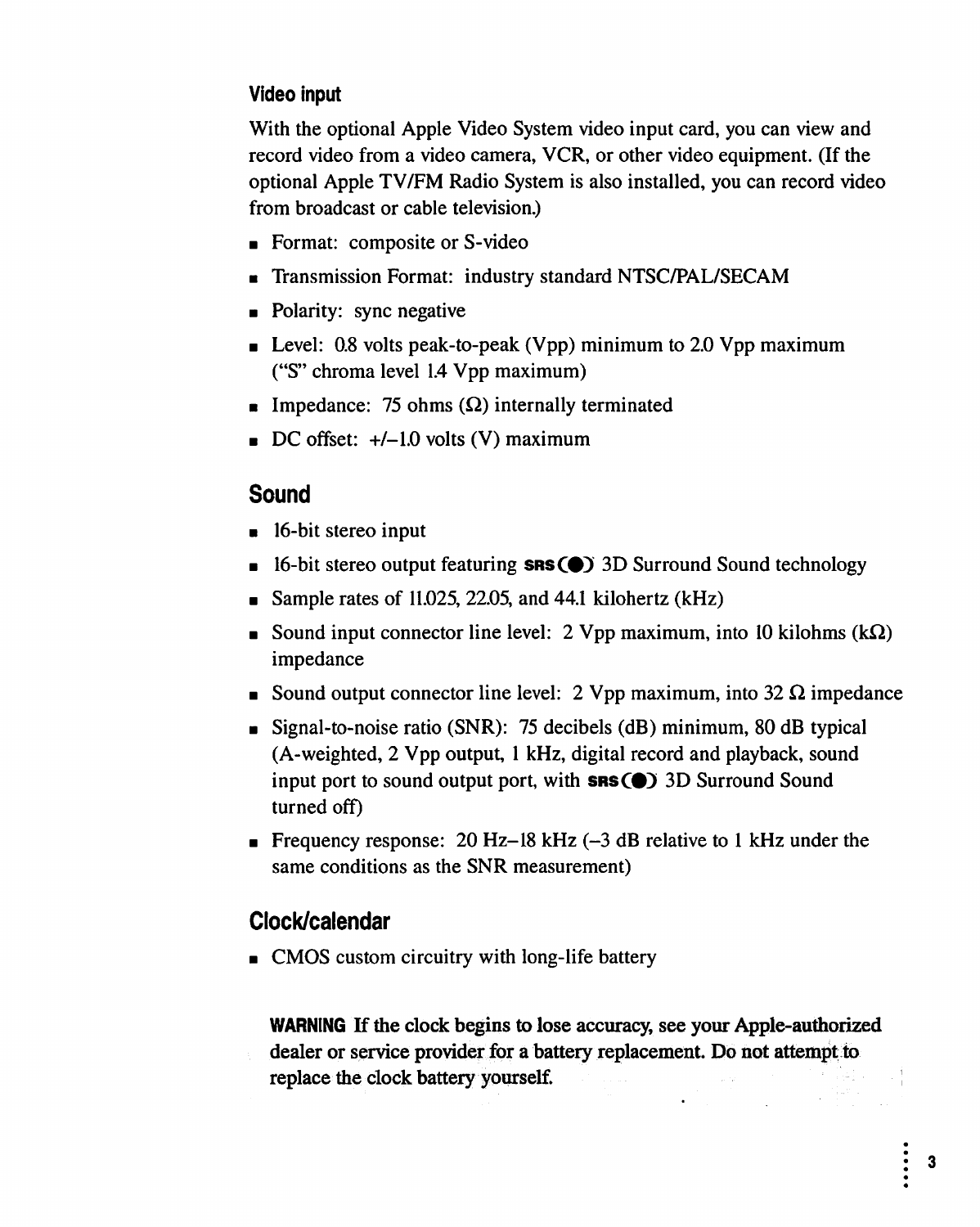# **Keyboard**

• Supports all Apple Desktop Bus (ADB) keyboards

# **Mouse**

**•** Supports all models of the ADB mouse

# **Interfaces**

- One ADB port supporting up to three ADB input devices (such as a trackball, keyboard, or mouse) daisy-chained through a synchronous serial bus
- The optional Apple External Video Connector kit provides one monitor-out port. By connecting a second monitor, an LCD panel, or the Apple Presentation System to the port, you can simultaneously display on the attached device the images displayed on your computer's built-in monitor. (You cannot increase the size of your desktop by connecting a second monitor to this monitor-out port.) For a list of supported monitors, see "Video Output" earlier in this booklet.
- One internal expansion slot supporting 6.88-inch 15-watt Peripheral Component Interconnect (PCI) expansion cards. Install only expansion cards that come with Macintosh drivers and are compliant with the PCI 2.0 standard. NuBus™ cards cannot be used in this expansion slot.
- One internal expansion slot supporting communication cards (such as modem, fax, Ethernet)
- One internal expansion slot supporting video input cards using NTSC, PAL, and SECAM
- One internal expansion bay for the optional Apple TV/FM Radio System
- Two RS-232/RS-422 serial GeoPort-compatible ports
- One 3.5-mm sound output port for line-level devices such as powered loudspeakers
- One 3.5-mm headphone jack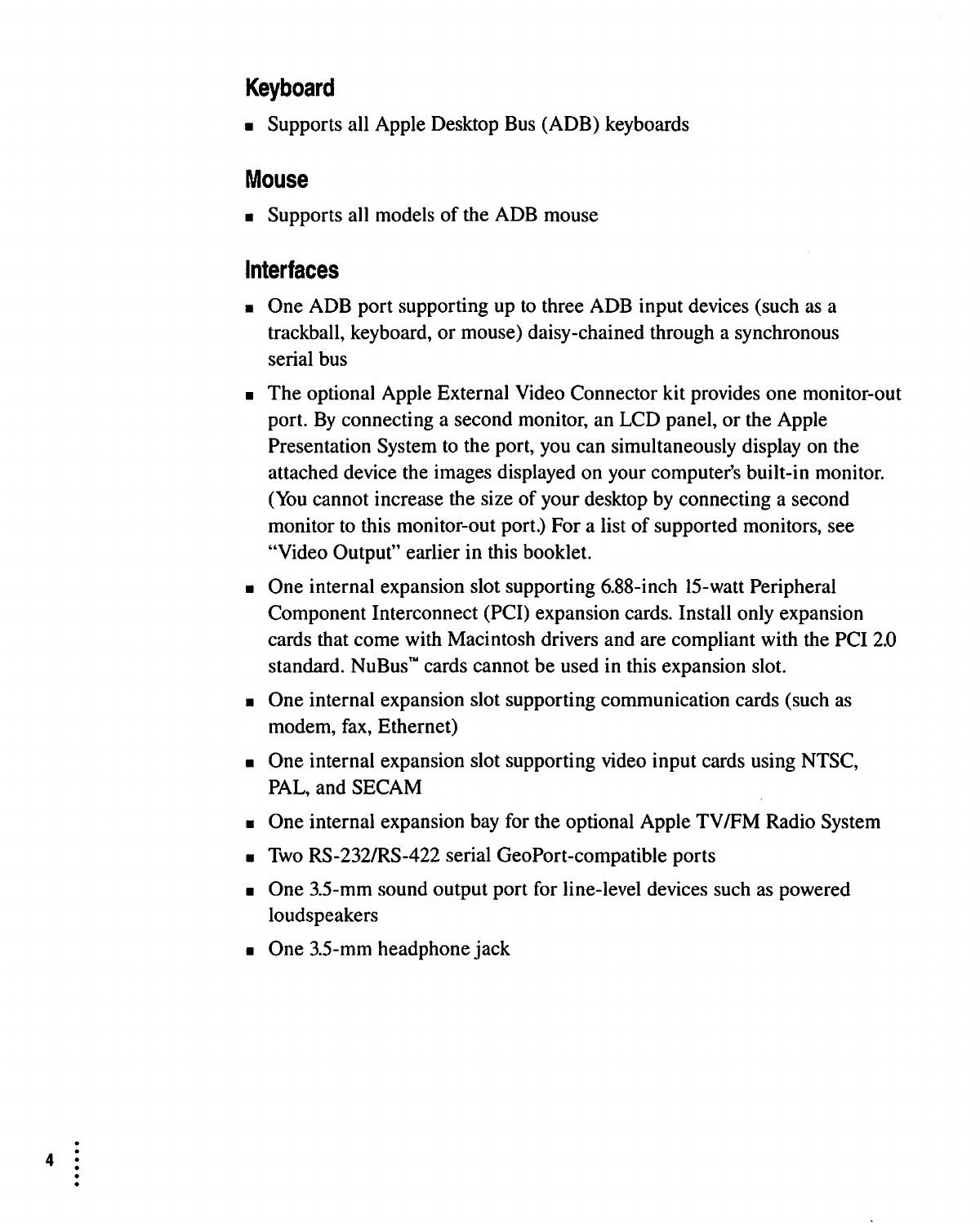- One 3.5-mm sound input port for stereo sound input. The sound input port supports the Apple PlainTalk Microphone. (You can also connect non-Apple microphones.) In addition, the sound input port supports a standard stereo (miniplug-to-RCA) cable adapter for connecting stereo equipment to your computer. It does not support the Apple Omni microphone (the round microphone shipped with some earlier models of Macintosh) or the attenuated RCA adapter provided with some models of Macintosh.
- One external standard SCSI port that supports up to six external SCSI devices

IMPORTANT Some older SCSI devices or SCSI devices not manufactured by Apple may require updated drivers. (A "driver" is special software that is installed in your System Folder.) Contact the device manufacturer for information on obtaining driver software.

# Additional features

- Built-in microphone
- Built-in stereo speakers
- Support for optional infrared remote control
- Front panel push-button controls for volume and picture
- Power on and off from keyboard and optional remote control (included with the optional Apple TV/FM Radio System)

# Size and weight

| Weight                             | <b>Height</b><br>All age of    | Width                | <b>Depth</b>                |  |
|------------------------------------|--------------------------------|----------------------|-----------------------------|--|
| Main unit<br>21.15 kg*<br>47 lbs.* | 445 mm<br>$17.5$ in.           | 383 mm<br>$15.1$ in. | 406 mm<br>16 in.            |  |
| <b>Mouse</b><br>$0.11$ kg<br>4 oz. | $33 \, \text{mm}$<br>$1.3$ in. | 61 mm<br>2.4 in.     | $107 \text{ mm}$<br>4.2 in. |  |

\*Weight varies depending on type of hard disk and any optional equipment.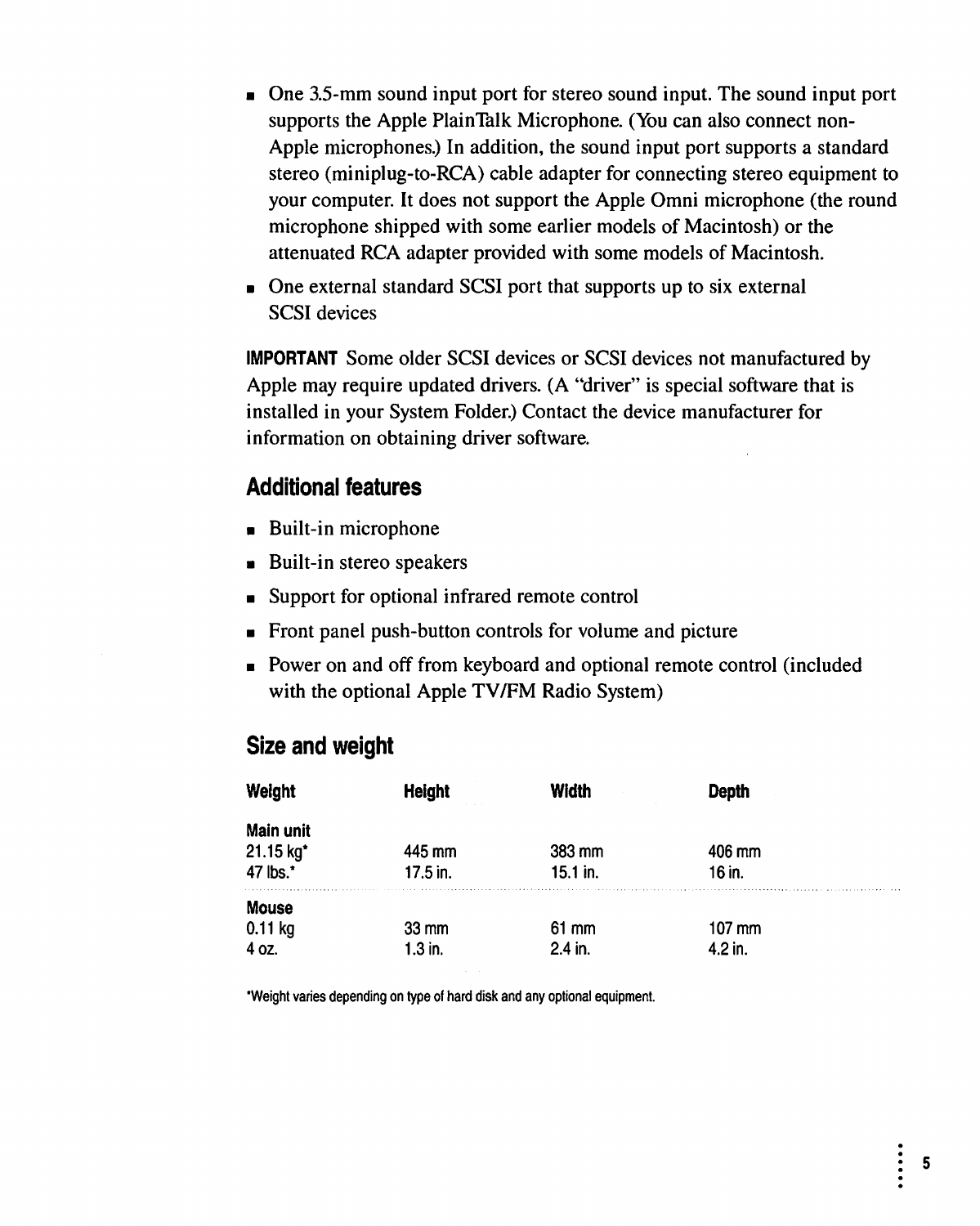# **Environment**

#### **Operating temperature**

 $10^{\circ}$  C to 40° C (50° F to 104° F)

#### **Storage temperature**

 $-40^{\circ}$  C to 47° C (-40° F to 116.6° F)

## **Relative humidity**

• 5 percent to 95 percent (noncondensing)

## **Altitude**

• Works below 3048 m ( 10,000 ft.)

# **Power**

## **AC line input**

- **•** Line voltage:  $90-264$  volts (V) alternating current (AC), RMS single phase, automatically configured
- **•** Frequency: 47–63 Hz
- **Power: 220 watts maximum continuous**

## **DC power**

• Continuous output: 73 watts (60 W maximum during sleep mode)

| <b>Current type</b> | Maximum current* |
|---------------------|------------------|
| $+5V$               | 10.7 At          |
| +5 V (trickle)      | 0.1A             |
| $+3.3V$             | 5 At             |
| +12V                | 1.5A             |
| –12 V               | 0.1 A            |

\*Total power output cannot exceed 98 W.

tNot more than 1O.7 A total combined current on +5 V and +3.3 V outputs.

 $\ddot{\ddot{\cdot}}$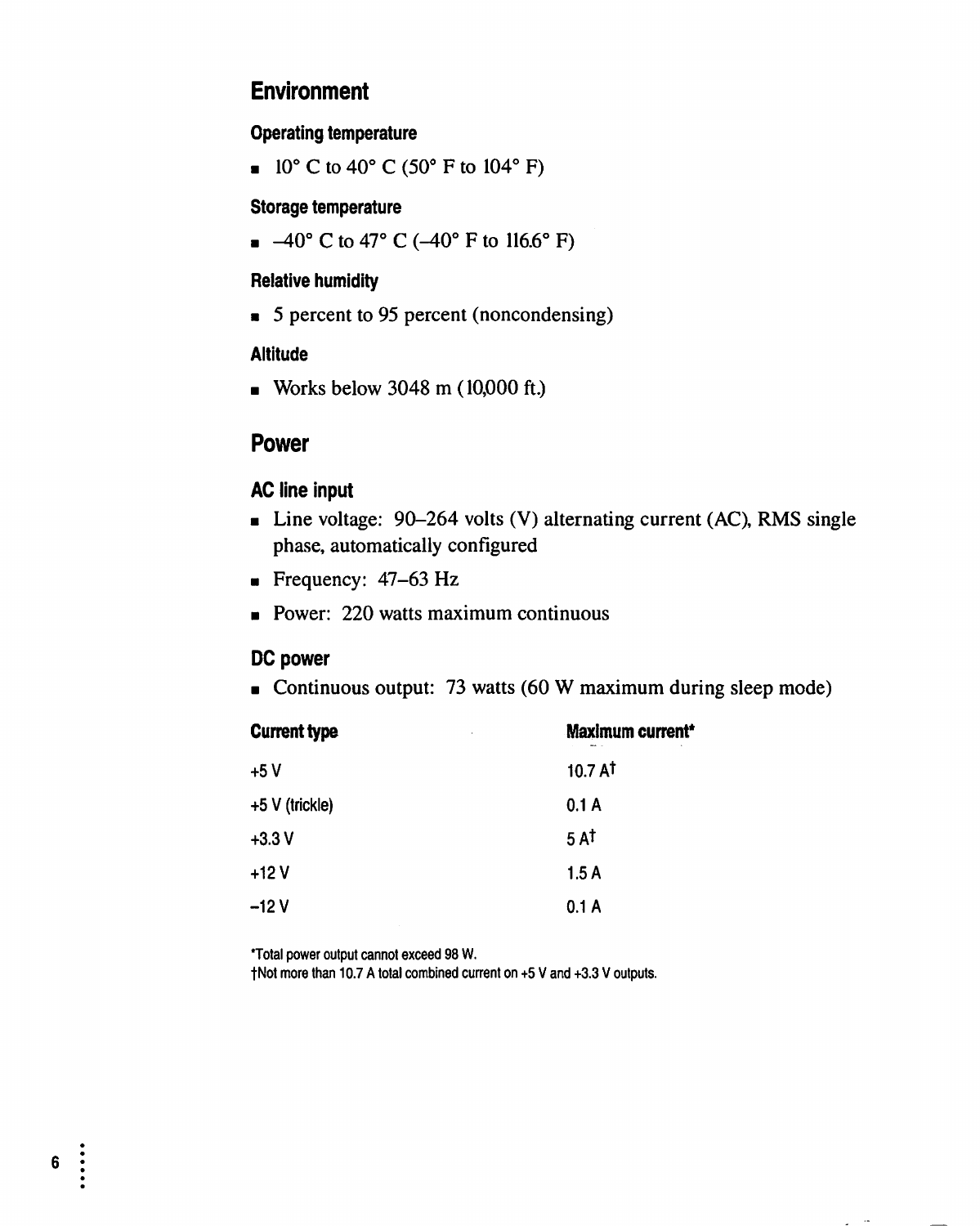$-$ 

# **Some Important Information About Your Computer**

This update contains important information you need to know about your computer that is not contained in your user's manual.

# **About using your CD-ROM drive**

Your computer comes with an 8-speed  $(8x)$  CD-ROM drive, one of the fastest speeds available. The 8x CD-ROM drive reads CD-ROM discs very quickly, but because of the high rotation speed of the drive, an unbalanced CD-ROM disc can wobble in the drive and cause the computer to vibrate. This vibration does not damage your computer or the CD-ROM disc itself, but you should be aware of the possibility just in case it occurs.

An unbalanced CD-ROM disc usually has artwork or labeling on it that causes the disc's weight to be unevenly distributed. For example, the label (or "paint") on the CD-ROM disc may be noticeably thicker on one side than the other, or there may be an adhesive label attached to the disc. Removing an adhesive label may reduce or eliminate the vibration.

*Don't worry:* If you're using a CD-ROM disc and you feel (or hear) that the computer is vibrating, you don't need to do anything special. As noted, the vibration damages neither your computer nor the CD-ROM disc.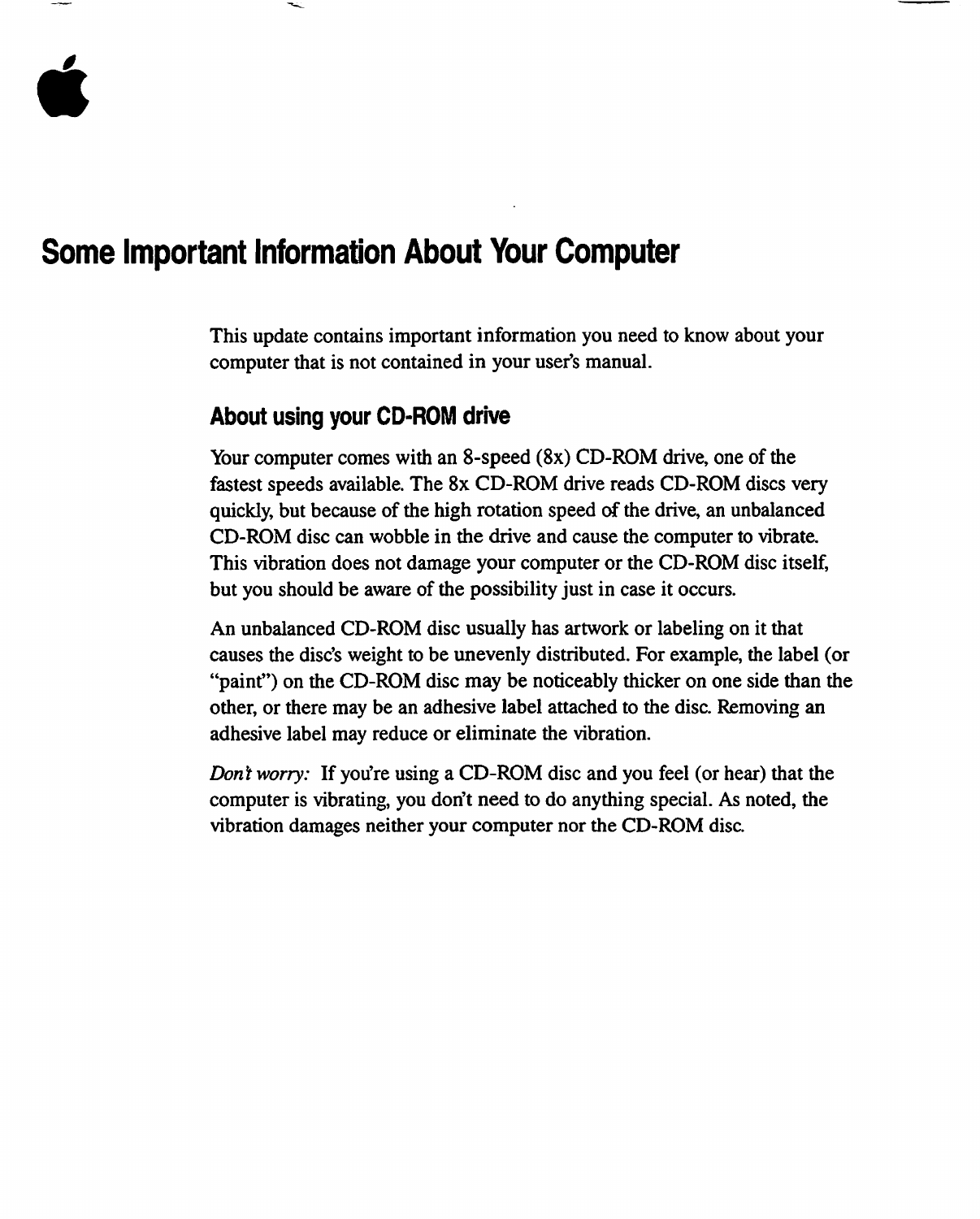# If **you use virtual memory or a RAM disk**

*Virtual memory* is a feature on your Macintosh that enables you to increase the memory on your computer by using hard disk space as random-access memory (RAM). A *RAM disk* is a portion of your computer's RAM that you use like a disk to store programs and other files temporarily.

If you turn on both virtual memory and the RAM disk in the Memory control panel (in the Control Panels folder in the Apple **ti** menu), don't set both of them at or near their maximum values. Doing so can result in unpredictable or reduced performance by your computer.

*Note:* Not all application programs work well with virtual memory turned on. See your user's manual for more information. For more information on both the virtual memory and RAM disk features, see the Memory topic of Macintosh Guide, available from the Guide (22) menu.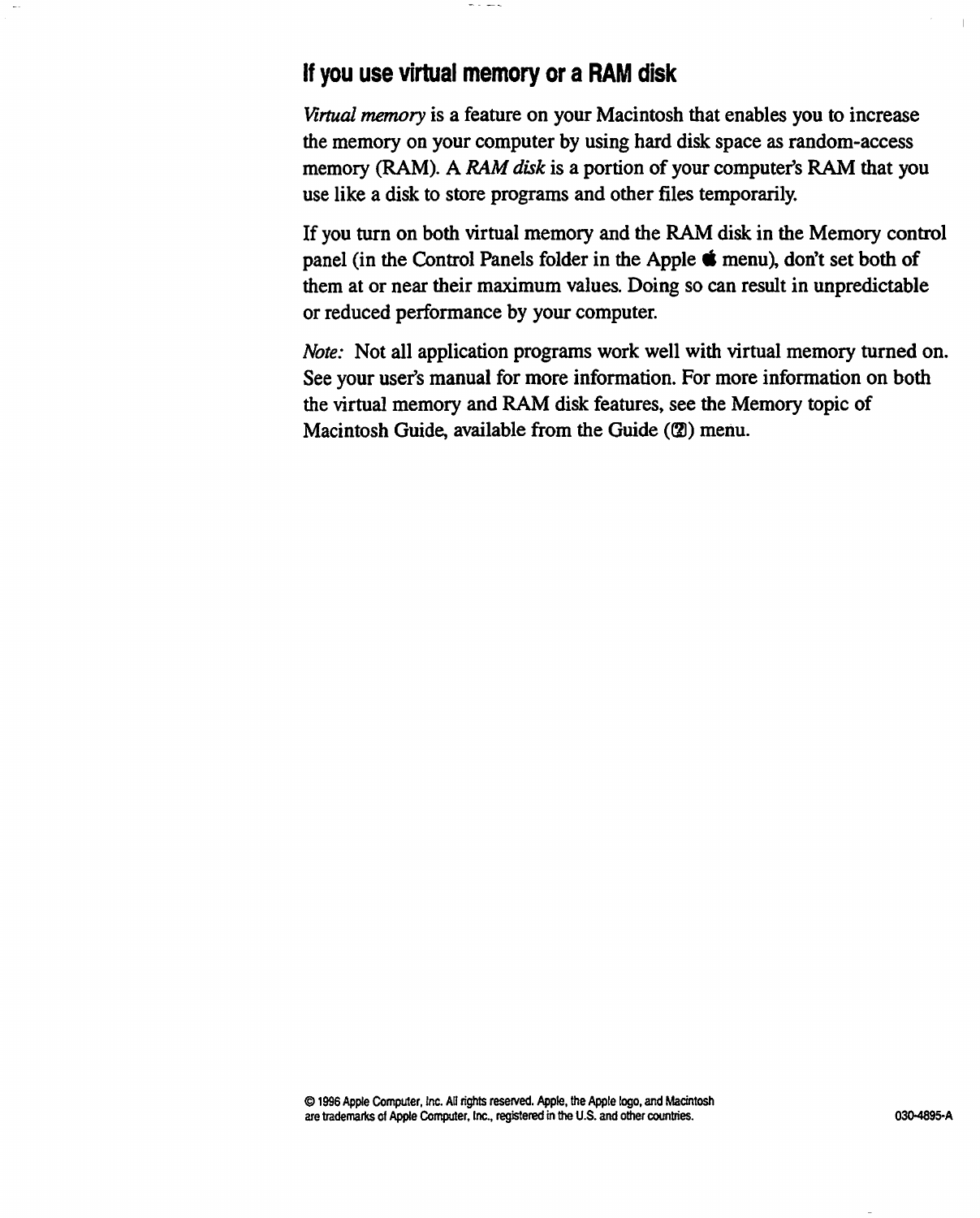## CD-ROM drive

The following table shows typical power consumption for the internal CD-ROM drive.

#### Power consumption (typical)

350 milliamperes (mA)

+SVDC +12V DC

300mA

## Power requirements for devices you can connect

#### Apple Desktop Bus (ADB)

- Mouse draws up to 10 milliamperes (mA)
- Keyboard draws 25-80 mA (varies with keyboard model used)
- Maximum current available for all ADB devices and all serial devices: 500 mA

*Note:* The ADB port can support up to three daisy-chained ADB devices.

#### Audio and telecommunications devices

The following table shows power allowances for external devices connected to input ports.

| Device                                | <b>Voltage</b> | <b>Current</b> | <b>Power</b> |
|---------------------------------------|----------------|----------------|--------------|
| Microphone                            | +5 V           | 1 mA           | 5 mW         |
| GeoPort telecom adapter & ADB devices | +5 V           | 500 mA         | 2.5W         |
| S-video input connector               | +12 V          | 250 mA         | 3 W          |

 $\ddot{\cdot}$  :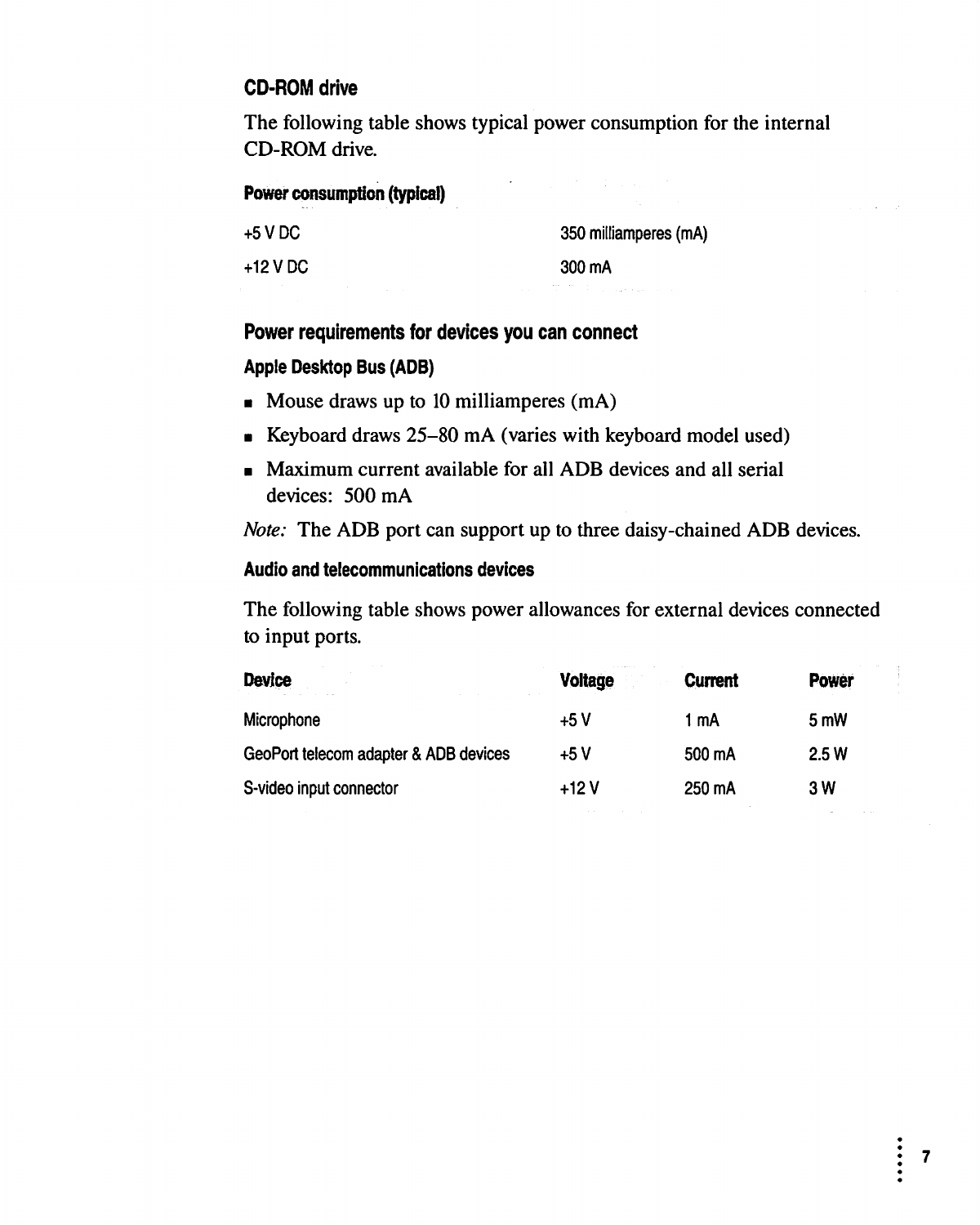## **Expansion cards and devices**

If you add an expansion card to your computer, make sure the component's power requirements don't exceed the maximum power allowances allocated to it by the computer.

Power allowances are presented in the following table.

| <b>Device</b>                             | <b>Voltage</b> | <b>Current</b> | <b>Power</b> |
|-------------------------------------------|----------------|----------------|--------------|
| PCI expansion card (15 watts)*            | $+3.3V$        | 2 A            | 6.6 Watts    |
|                                           | $+5V$          | 3 A            | 15 Watts     |
|                                           | $-12V$         | 500 mA         | 6 Watts      |
| Communication expansion card <sup>t</sup> | +5 V           | 500 mA         | 2.5 Watts    |
|                                           | $+12V$         | 100 mA         | 1.2 Watts    |
| Video input expansion card <sup>‡</sup>   | +5 V           | 200 mA         | 1 Watt       |
|                                           | +12 V          | 300 mA         | 3.6 Watts    |

\*The PCI expansion card should not consume more than 15 watts of power total.

tThe communication card should not consume more than 2.5 watts of power total.

tThe video input card should not consume more than 4.6 watts of power total.

 $\ddot{\cdot}$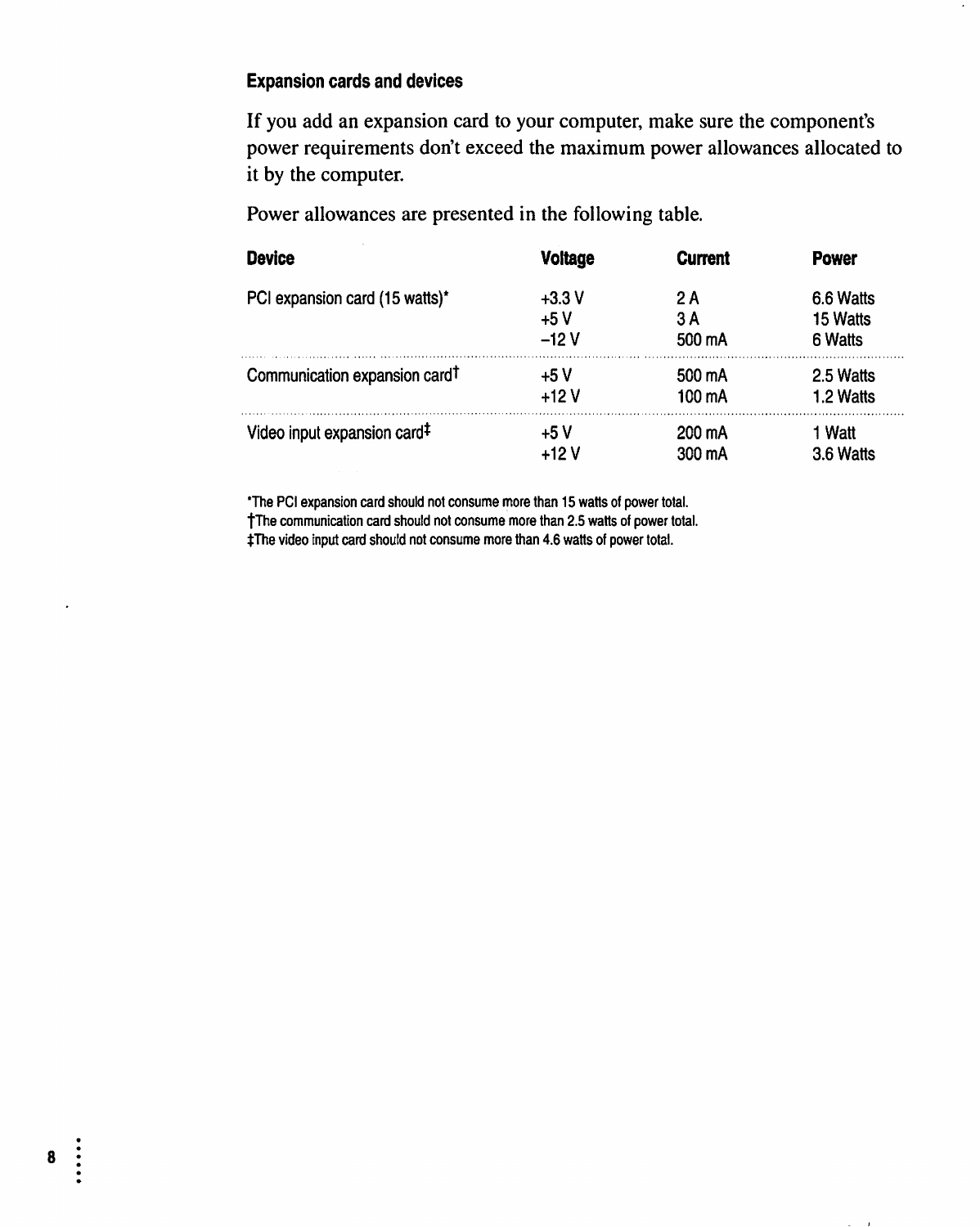# **Specifications for CD-ROM drive**

## **Disc speed**

• 8x (eight-times speed)

#### **Disc diameter**

- $\blacksquare$  120 mm (4.7 inches)
- $\equiv$  80 mm (3.2 inches)

## **Data capacity**

- 656 MB, Mode 1
- 748 MB, Mode 2

## **Modes supported**

- Audio CD
- CD-ROM: Modes 1 and 2
- CD-ROM XA: Mode 2, Forms 1 and 2
- CD-I: Mode 2, Forms 1and2
- Photo CD: Single-session and multisession
- Video CD

## **Laser**

- Type: Semiconductor GaAIAs laser
- Wavelength: 770 to 795 nanometers
- $\blacksquare$  Output power: 0.2 to 0.6 milliwatts
- Beam divergence: 55°

 $\ddot{\cdot}$